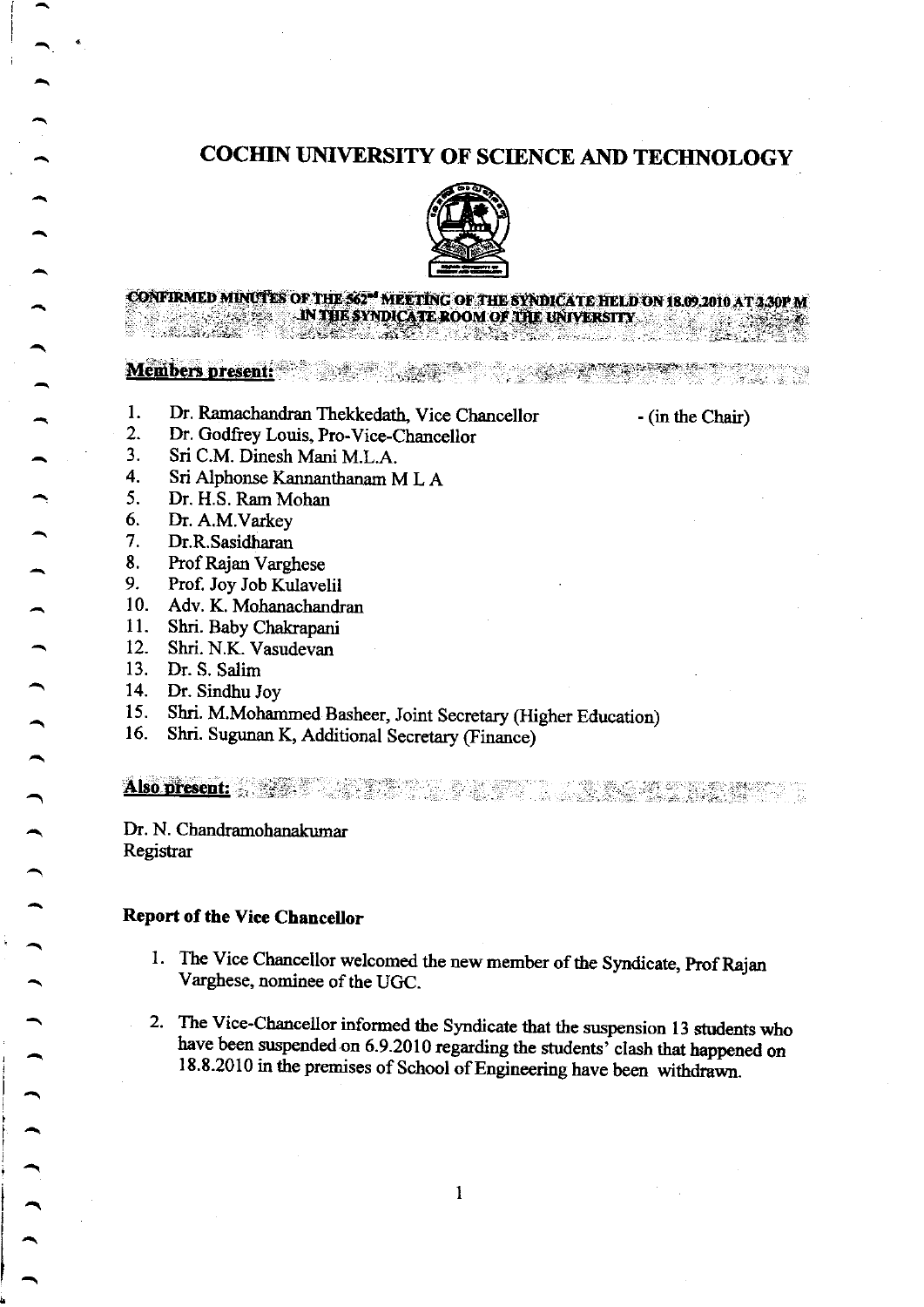# 562.02 Dr. K. Roby, Reader, Department of Ship Technology - Request for removal of punishment of 'Censure' and payment of salary for the period of suspension -Reg.

The Syndicate considered the request of Dr. K. Roby,Reader, Departrnent of Ship Technology to pay salary for the period from 13.04.2006 to 31.08.2007 and from 01.04.2008 to 24.09.2008 treating the intervening periods as on Leave Without Allowances for other employment and to revoke the penalty of'Censure' awarded by the Syndicate while reinstating him.

The Syndicate resolved to refer the matter to the next meeting of the standing committee on staff and establishment and to place the recommendations in the next syndicate.

(Ad.D)

#### 562.03 Dr. K. Roby, Reader, Department of Ship Technology - Request for Pay and Allowances during the period of Japanese Government Scholarship - Reg.

The Syndicate considered along with the recommendations of the Standing Committee of the Syndicate on Staff and Establishment, the request of Dr. K. Roby, Reader, Department of Ship Technology for the payment of full pay and allowances for the period from 29.3.1994 to 13.10.1997, the Japanese Government Scholarship period in the light of the Syndicate decision vide Item No.538.03.

The Syndicate resolved to refer the matter to the next meeting of the standing commitlee on staff and establishment and to place the recommendations in the next syndicate.

(Ad.D)

#### 562.04 Recognition of CSES, Kochi as a Research Centre - Reg'

The Syndicate considered along with the recommendations of the Standing Committee of the Syndicate on Academic Matters, the application submitted by the Head, Centre for Socio-economic and Environmental Studies (CSES), Khadi Federation Building, NH Byepass, Padivattom, Kochi-24 for seeking recognition to CSES as <sup>a</sup> Research Centre of CUSAT under the Faculty of Social Sciences.

The Syndicate resolved to constitute a committee to frame the policy guidelines for considering institutes as Research Centre of the University, with Pro Vice Chancellor, Dr. H.S. Ram Mohan and Dr.S. Salim as the members

(Ac.B)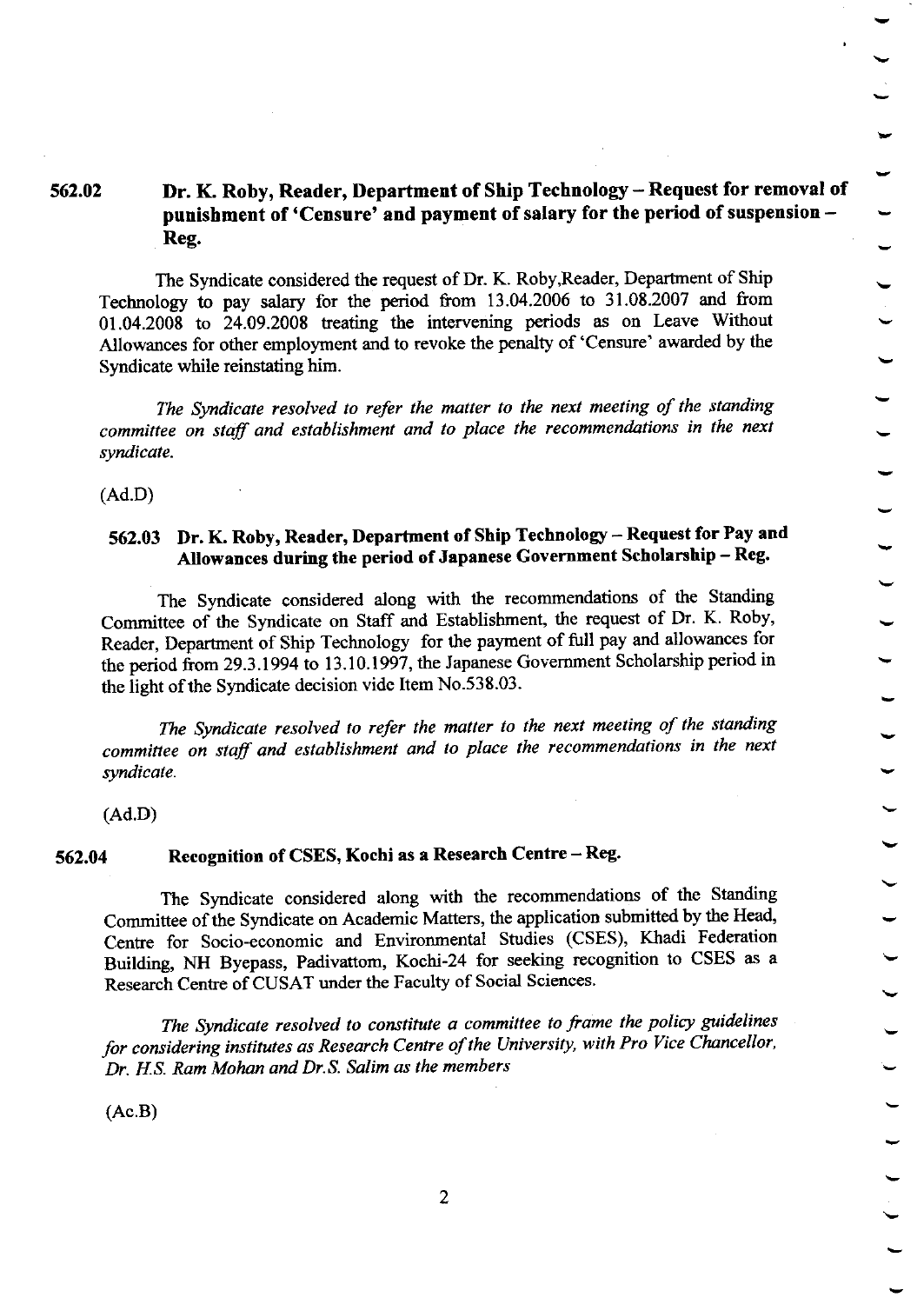#### 562.05 University Examinations - Malpractice Rules - Modification - Recommendation of the Standing Committee on Examination Matters - Reg.

The Syndicate considered along with the recommendations of the Standing committee of the Syndicate on Academic Matters, the recommendations of the Standing committee of the syndicate on Examination Matters suggested the modifications to modify the clause a & b of the U.O No. CE/EXAMS-MALPRACTICE/2007-08 dated 28.11.2007 (Reformed Rules).

The Syndicate resolved to refer the matter to the next meeting of the Standing Committee on Examination Matters and to place the recommendations in the next syndicate

(CE's office)

 $\overline{\phantom{a}}$ 

 $\overline{\phantom{a}}$ 

 $\overline{\phantom{0}}$ 

#### 562.06 Centralised Valuation Camp - Issue of paper for valuation in the aftemoon session for teachers of other College/University - Draft proposal - Reg.

The Syndicate considered the draft proposal with details whether full D.A can be paid for attending only the aftemoon session of the centralized valuation camp exclusively for the teachers from other Universities.

The Syndicate resolved to permit the Faculty members from the Colleges/ Institutions affiliated to other Universities and expressing inability to attend both the sessions of the CV Camp to attend the afternoon session (starting from 1.30 pm) only and to give 35 answer books for valuation as a special case.

The Syndicate further resolved that they shall value 15 answer books in the  $CV$ camp and the rest 20 answer books by home valuation The answer books thus given for home valuation shall be returned to the Camp Officer the very next day and no DA will be paid in this regard

 $(Exam T)$ 

## 562.07 Minutes of Monitoring Committec held on 18.8.2010

The Syndicate considered along with the recommendations of the Standing Committee of the Syndicate on Works, the Minutes of the meeting of the Monitoring Committee held on 18.8.2010 for evaluating all developmental works.

The Syndicate resolved to approve the recommendations of the monitoring committee

3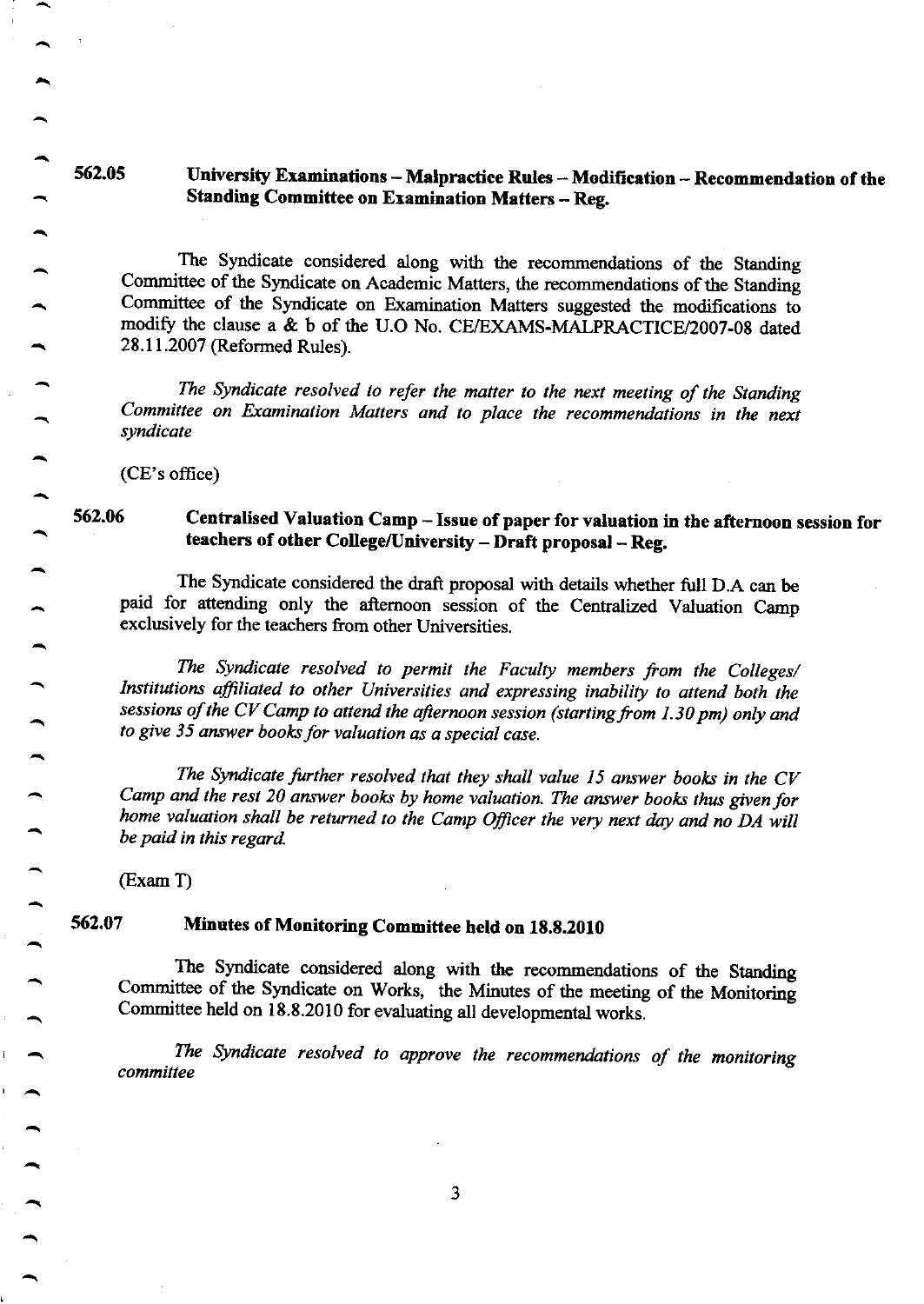(a) University main roadwork from Arch gate to Admn Office  $-A$ lignment and opening in the median. Approval of the drawing submitted by  $CPWD$ .

Action be initiated urgently to take up the matter of acquiring land at the Yidyanagar junction in order to avoid the sharp bend as per the Syndicate resolution. A letter to the District Collector be sent to initiate action for acquiring the land.

i. Instead of medians, at portions where the road width is only about 10m, dividers be provided with 20 cm width. This will leave 4.90 m width on either sides.

ii. All other locations where the road width is sufficient 75cm wide median be provided. This will lave 5.5m width on either sides.

iii. Regarding the openings in the median for taffic it is recommended that

- 1. Immediately at the entrance near Arch gate, median opening be avoided, so as to arrest accidents.
- 2. At the Seminary gate a wider opening be provided, and later if it is found to be a nuisance, the matter will be reviewed.
- 3. Medians need not be provided from Vidya Nagar junction upto Thirunilath Road.
- 4. All other openings of median approved as per the sketch ie at all other roads leading to the main road.
- 5. White lines be provided at either ends of road for restricting car parking on the road sides.
- $6.$  The medians be extended outside the Arch gate upto the University boundary near NH 47.

#### (UEU)

contract Teachers in soE/cucEK/KMSME - Annual increase in remuneration - Reg. 562.08

The Syndicate considered along with the recommendations of the Standing Committee of the Syndicate on Staff and Establishment, the matter of irregularities/practicat diffrculties in the implementation of granting annual increase in remuneration to Contract Teachers working in SOE/CUCEK/KMSME vide Syndicate Meetings held on 14.8.2008 and 20.3.2010 vide Agenda Item No. 533.05 & 554.45.

The Syndicate resolved to approve the proposal that the hike in remuneration be granted to the Contract Teachers as and when they complete 12 months service irrespective of the date of execution of the bond for renewal contract period be accepted.

 $(Ad.F)$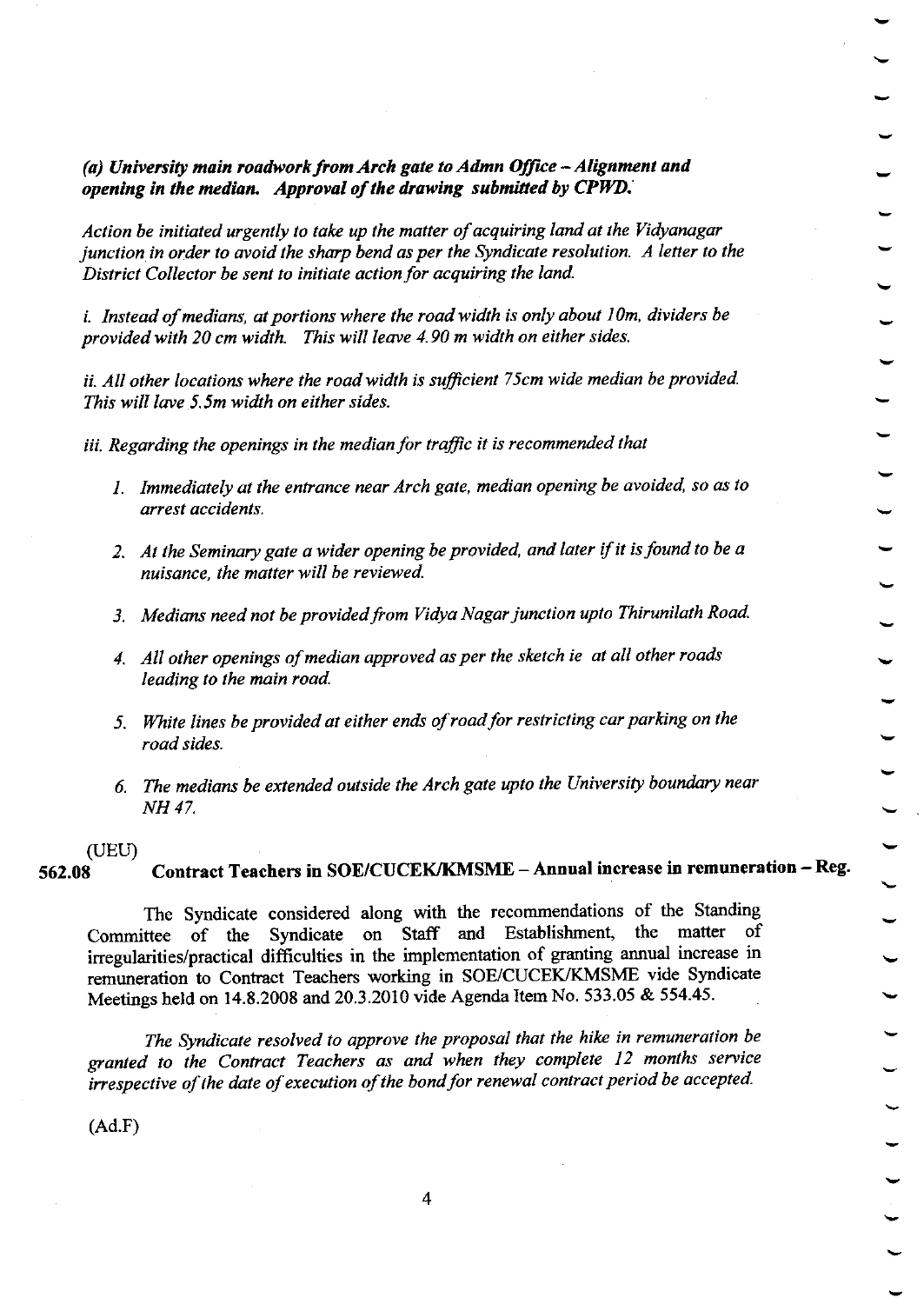## 562.09 Recognized Institutions - Request to grant recognition to new Colleges - Reg.

The Syndicate considered along with the recommendations of the Standing Committee of the Syndicate on Academic matters, the matter of granting recopition to the following colleges which are to be newly started by the Co-operative Academy of Professional Education (CAPE).

- l. College of Engrneering, pathanapuram (Kollam Distict)
- 2. College of Fngineering, Aranmula (Pathanamthitta District)
- 3. CAPE Institute of Management, North Paravur (Ernakulam District)

The Syndicate resolved to consider the three new colleges proposed by CAPE for recognition as "Recognized Institutes of CUSAT and authorized the Vice Chancellor to constitute the respective inspection Committees.

(Ac.C)

 $\overline{\phantom{0}}$ 

 $\overline{\phantom{0}}$ 

 $\overline{\phantom{0}}$ 

#### 552.10 Creation of posts - Proposal from the Controller of Examinations and the Principal, School of Engineering - Requirements from other Offices - Reg.

The Syndicate considered along with the recommendations of the Standing Committees of the Syndicate on Finance and Purchase and Staff and Establishment, the proposal submitted by the Principal, School of Engineering, Controller of Examinations and other Offices for creation of posts considering the heavy workload due to the termination of Assistants on daily wages basis without posts.

The Syndicate resolved to refer the proposal

- $(1)$  For creation of additional posts in the Exam wing and other depts./offices, to the Committee consfifited to conduct o Work Study (Staff Distribution Committee) and to submit a report with recommendations. Also resolved to co-opt the Director (Management of Resources & Budget) a member of this Committee.
- $(C)$  For creation of additional posts in the self-financing sector (SOE) to the Pro Yice Chancellor who has already been entrusted to conduct a detailed analysis on the financial, academic, administrative and legal aspects of the self-financing sector.

The Syndicate also resolyed that both the above mentioned reports with recommendations may be placed before the next meeting of the Syndicate.

(Ad.A)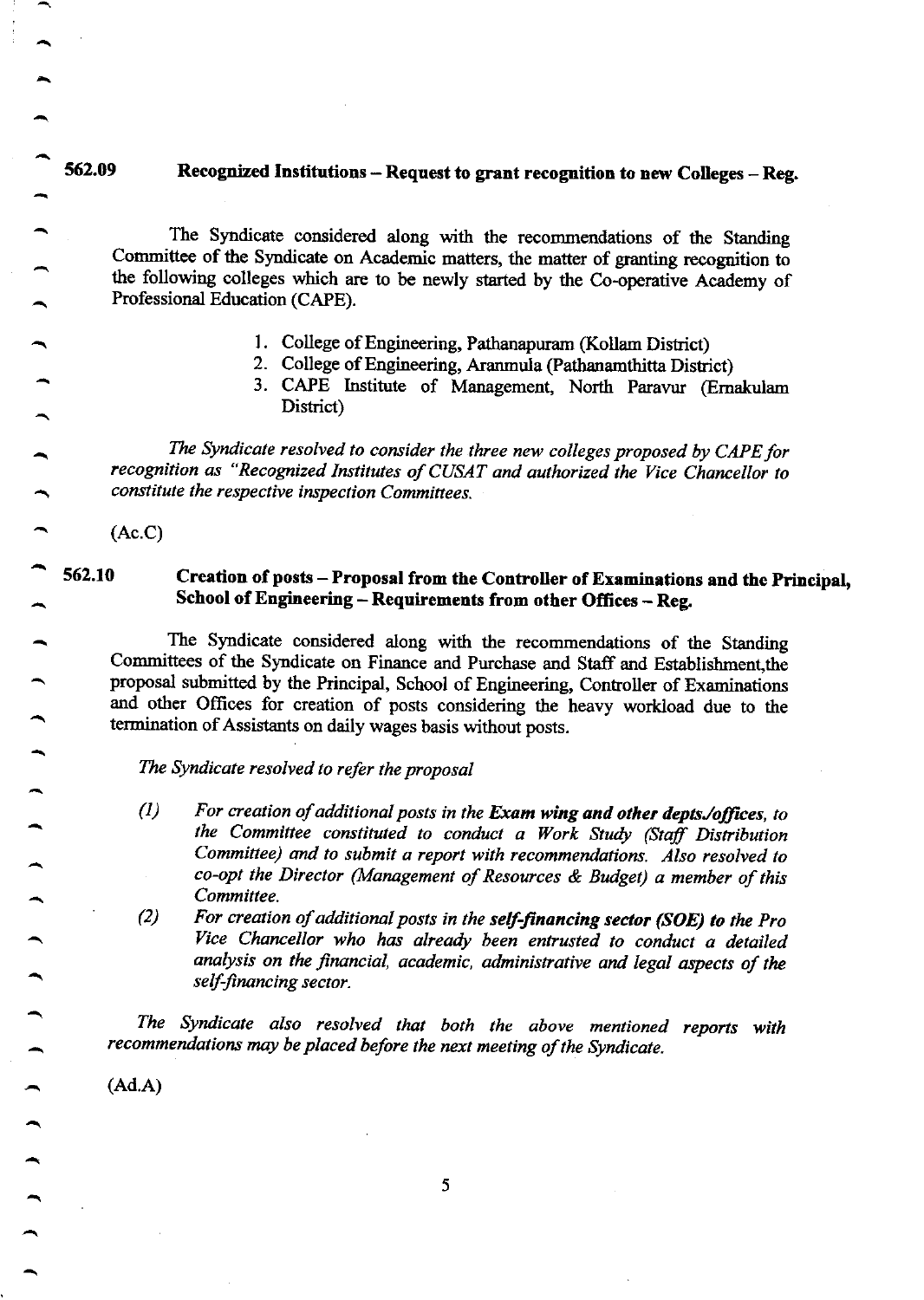#### 562,|t Purchase of Laser I)iode Assembly at CELOS - Ratification of Vice.Chancellor's action  $-$  reg.

The Syndicate considered the action taken by the Vice-Chancellor in according sanction to the Director, CELOS to purchase a Laser Diode Assembly for 5W Millennia from IWs Newport Corporation Spectra Physics Laser Division, USA through their Indian Agent M/s. Laser Spectra Services India Pvt. Ltd., Bangalore at a total cost of US\$ 13,500/- and also to draw an advance of Rs.7,45,000/- (Rupees seven lakhs and forty five thousand only) including bank charges, customs duty, clearing charges and other expenses and also to make advance payments to M/s. Newport Corporation, USA.

The Syndicate resolved to ratify the action taken by the Vice Chancellor

 $(PL.UGC.4)$ 

#### 562.12 Appointment of Visiting Professors under UGC Scheme for XI Plan - Reg.

The Syndicate considered along with the recommendations of the Standing Committee of the Syndicate on Academic Matters, the requests of the three Heads of Departments for appointing the proposed candidates as Visiting Professors in their respective Departrnents for a period of one year at a consolidated monthly remuneration ofRs.10,000/- (Rupees ten thousand only) under University Grants Commission.

The Syndicate resolved to appoint the three candidates recommended by the respective departments as Visiting Professors in the respective Departments for a period of one year at a consolidated monthly remuneration of Rs.  $10,000/$ - (Rupees ten thousand only) under University Grants Commission Scheme.

(PL.UGC)

## 562.13 Prof. K.A. Simon, Director (on contract basis), Kunjali Marakkar School of Marine Engineering  $-$  Enhancement of remuneration  $-$  Recommendation of the Standing Committee on Finance and Purchase - reg.

The Syndicate considered along with the recommendations of the Standing Committee of the Syndicate on Finance and Purchase, the recommendations of the Standing Committee of the Syndicate on Finance and Purcahse in the matter of enhancement of the consolidated pay of Rs.55,000/- w.e.f. 14.9.2008 in respect of Sri. K.A. Simon, Director (on contract basis) K.M.S.M.E.

The Syndicate resolved to award the enhancement of pay to Rs 55000 with effect from  $18-7-2009$  as the decision should have been taken on  $18-7-2009$ .

The Syndicate further resolved that the administration shall take steps not to repeat such delay as happened in this case.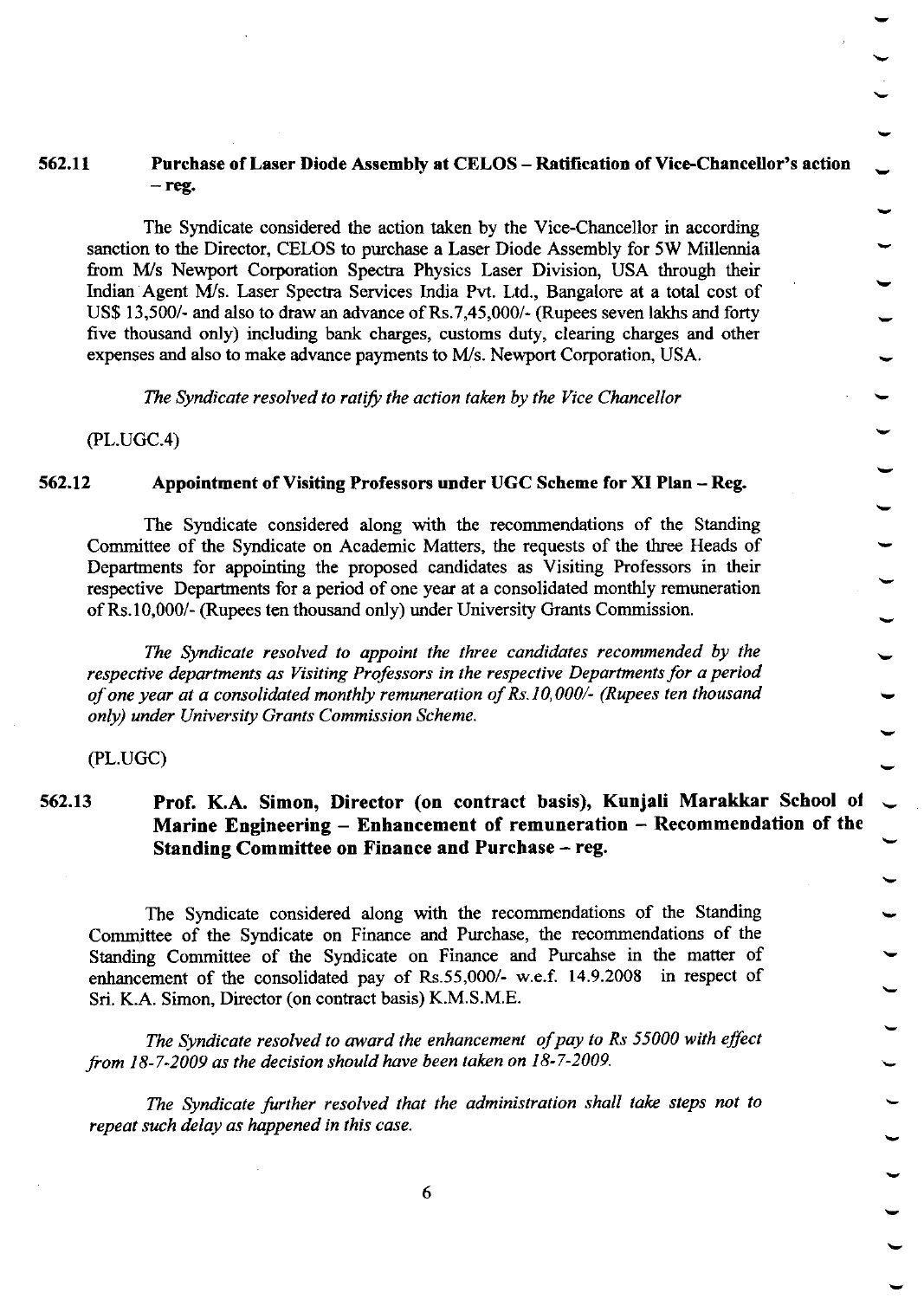The Syndicate is also resolved to speed up the introduction of the E-Governance in the University.

(Ad.F)

# 562.14 Purchase of Computers and Accessories to the various B.Tech Computer Lab CUCEK - Proposal submitted for approval - reg.

The Syndicate considered along with the recommendations of the Standing Committee of the Syndicate on Finance and Purchase, the matter of purchase of computers and accessories to the various B.Tech Computer Labs of CUCEK for total sum of Rs.44,35,734/- (Rupees forty four lakhs thirty five thousand seven hundred and thirty four only) from M/s.HCL Infosystems Ltd.'Midland Arena', 4/84, 84A, 84B,Marottichuvadu (Jn), Edappally, Kochi -24.

.<br>S The Syndicate expressed its dissatisfaction at the way the item was brought to the Syndicate without eyen the tabulated statement of the quotes.

The Syndicate resolved to direct the Principal to resubmit the proposal with all details and addressing the shortcomings..

Syndicate further resolved to authorize the Finance Committee to look into the entire issue and report to the Syndicate.

(cucEK)

# 562.15 Establishment - Creation of additional Teaching Posts for the Division Electrical & Electronics Engineering, cochin university college of Engineeri Kuttanad- Consideration of -

The Syndicate considered along with the recommendations of the Standing committees of the Syndicate on Finance & Purchase and Staff and Establishment, the request of the Head of the Electrical Engineering Division, CUCEK to create additional posts of One Professor, Two Readers and Eleven Lecturers (Total 14).

The Syndicate resolved to refer the item to committee headed by the Pro Vice Chancellor as mentioned against item  $No. - 562.10$  above.

(Ad.F)

#### Bus committee meeting held on 11.08.2010 -Reporting of 562.16

7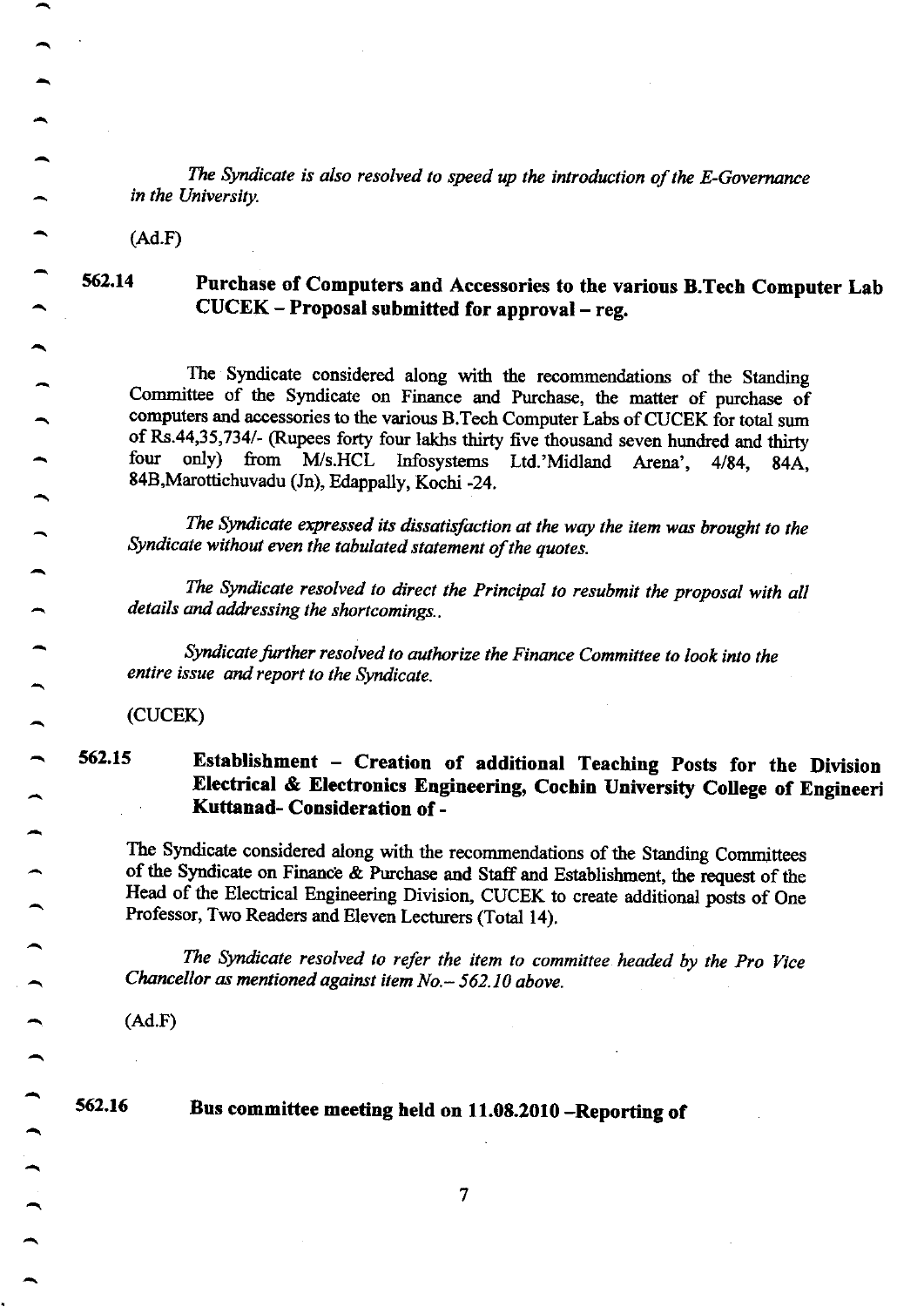The Syndicate considered along with the recommendations of the Standing Committee of the Syndicate on Finance & Purchase, the action taken by the Vice Chancellor in according sanction for implementation of the recommendations of the Bus Committee and the matter of purchase of new buses against the disposed bus.

The Syndicate resolved to

- (1) Ratify the actions already approved by the VC for implementation.
- (2) Dispose of the old buses subject to compliance of the State Govt rules in this regard viz. obtaining clearance from the PWD Mechanical Engineer, Chalakudy etc.
- To hire one more bus to operate between the Lakeside Campus and Main Campus  $(3)$

(Gen.Service)

#### 562.17 Construction of building for Students Amenity Centre - Modified estin submitted by CPWD - Resolution of Syndicate met on 17.07.2010 Reconsideration - Reg.

The Syndicate considered along with the recommendations of the Standing Committee of the Syndicate on Works, approval of the total estimate amount for the work as Rs.8,83,83,000/- (8,27,94,000/- W.O + Rs.55,89,000/- DC) instead of decision taken at resolution (2) in the item No. 560.05.

The Syndicate resolved lo approve the estimate amount of Rs. 8,83,83,000/- (Rs. 8,27,94,000/- W.O. + Rs. 55,89,000/- DC, instead of item No. 2 in the resolution 560.05.

The Syndicate also resolved to entrust the whole work to CPWD at a single stretch in order to avoid the cost escalation in future instead of item no. (3) noted in resolution 560.05

The CPWD should award the work only after the tender excess is approved by the Syndicate.

 $(UEU)$ 

#### 562.18 Minutes of the Monitoring Committee held on 06.09.2010 & 09.09.2010 Consideration of

The Syndicate considered along with the recommendations of the Standing Committee of the Syndicate on Works, the Minutes of the meeting of the Monitoring committee convened on 6.9.2010 and subsequently on 9.9.2010 for evaluation and developmental works at Seminar Complex, Open air auditorium and the new proposal included in the current budget year.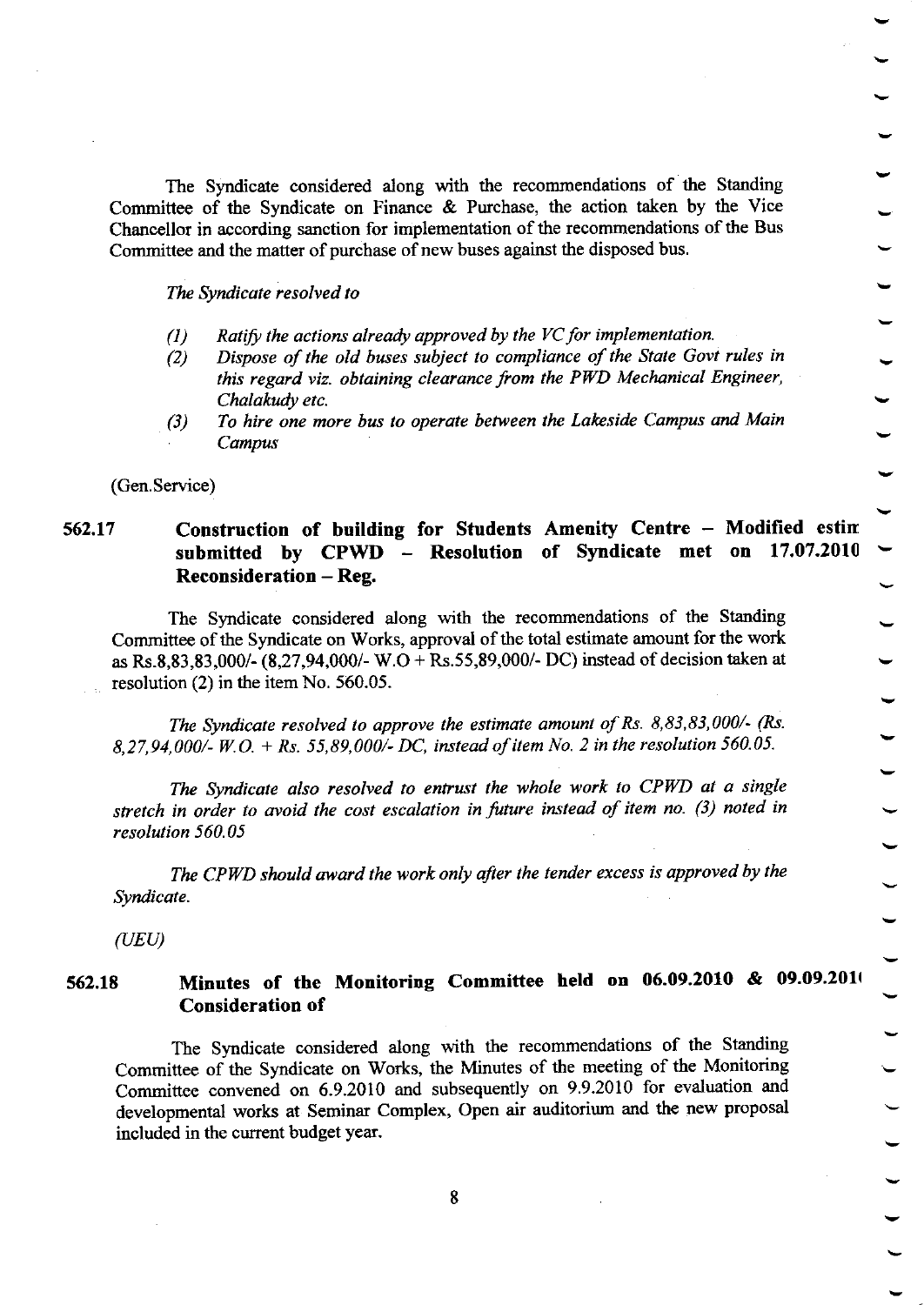#### $X$ acle $X$ acu $W$ in $Y$ d $X$ o $\lambda$ a $Y$ d $\lambda$ y $X$  w $\lambda$ y $X$

#### $s$ yiom  $p$ isno $\mathcal{V}$  (1)

per since the commentation of the estimate on  $\mathfrak{M}^n$  September  $\mathfrak{M}^n$  be construented to construction of  $\mathfrak{M}^n$  $\mu$ aquestadag  $g_{\mu}$ o aprugnadag aqt  $\mu$  ituque o $\mu$  baad $\sigma$ a baayaag aqt 4 ayr 4 ayr 4 ayr 4 ayr 4 ayr 4 ayr 4 ayr 4 ayr 4 ayr 4 ayr 4 ayr 4 ayr 4 ayr 4 ayr 4 ayr 4 ayr 4 ayr 4 ayr 4 ayr 4 ayr 4 ayr 4 ayr 4 ayr 4 ay

how Suutatlo addi aqtee uo ualplas aq pluo sub addinibut work. works in the Science Seminar Complex after suiding and seteiled speiled to word of each  $I<sub>i</sub>$  Committee suggested that the best materials should by positional por acoustic

#### satoss of  $\bm{v}$  sutool to the nondegeneration of  $\bm{s}$

Vitrified tile or granite tile be provided in rooms & mini seminar hall. soato uouuoc pun uotldacat ut qols ayuot8 aptdotd o7 papuawuocal ao ruuoJ

#### gninoitibnoc  $i \hbar$  (*t*)

.saroJ aniitaduoc tag ot  $\langle A \rangle$  dha bautumaa aq ot suotido suotu $\mathcal{N}$ . lipy inim pup uotidacat Unimittee recommendati baha Air conditioning be papivale hall,

#### $u$ oltocha puo deciri $p$ ana politika puo

xalduos apuitos ot uoitisauuos guiden ajum PVC, VC, Registrar's quarters etc., since the existing substation will be over loaded Complex and nearby building saturational lipologic lagies hostels, Adhithi Bhavan, Also recommended to provide a new substation and generator for Science Seminar Committee recommended to tender the electrification work.

tunocco fo poay a1o.todas o o1 pa400q aq &bu a^oqo ayt uo a.n.iipuadx $\pi$ 

#### $\overline{0107}$ '6'9 01dn xəldwo $\overline{0}$  ibuiyuə $\overline{S}$  ədvəids jo juawajbis əinipuəd $\overline{\overline{X}}$

naus on the claritoral pointed by the Technical Officer i/c. of University Engineer xalduoo nuluwag so nuauannis annipuadxa ayi paidacon pub paimpaa aaniiuuo

| $-$ 10081271         | $DVdV$ - $111q$ top theory bill                                                                                          |         |
|----------------------|--------------------------------------------------------------------------------------------------------------------------|---------|
| $-70$ TE8Z6E.        | $D V dV$ - $\eta$ $q$ $p$ $p$ $p$ $p$ $p$ $p$ $p$ $p$                                                                    | $\cdot$ |
|                      | $\frac{1}{2}$ sp. of $\frac{1}{2}$ of $\frac{1}{2}$ of $\frac{1}{2}$ of $\frac{1}{2}$ of $\frac{1}{2}$ and $\frac{1}{2}$ |         |
| <i>นุนงน/</i> 0008 @ | $\alpha$ polar) to Oversecrs — TN0s. Oversers engaget $\beta$                                                            | .,      |
| junowy               | sjidjəct                                                                                                                 | 1S      |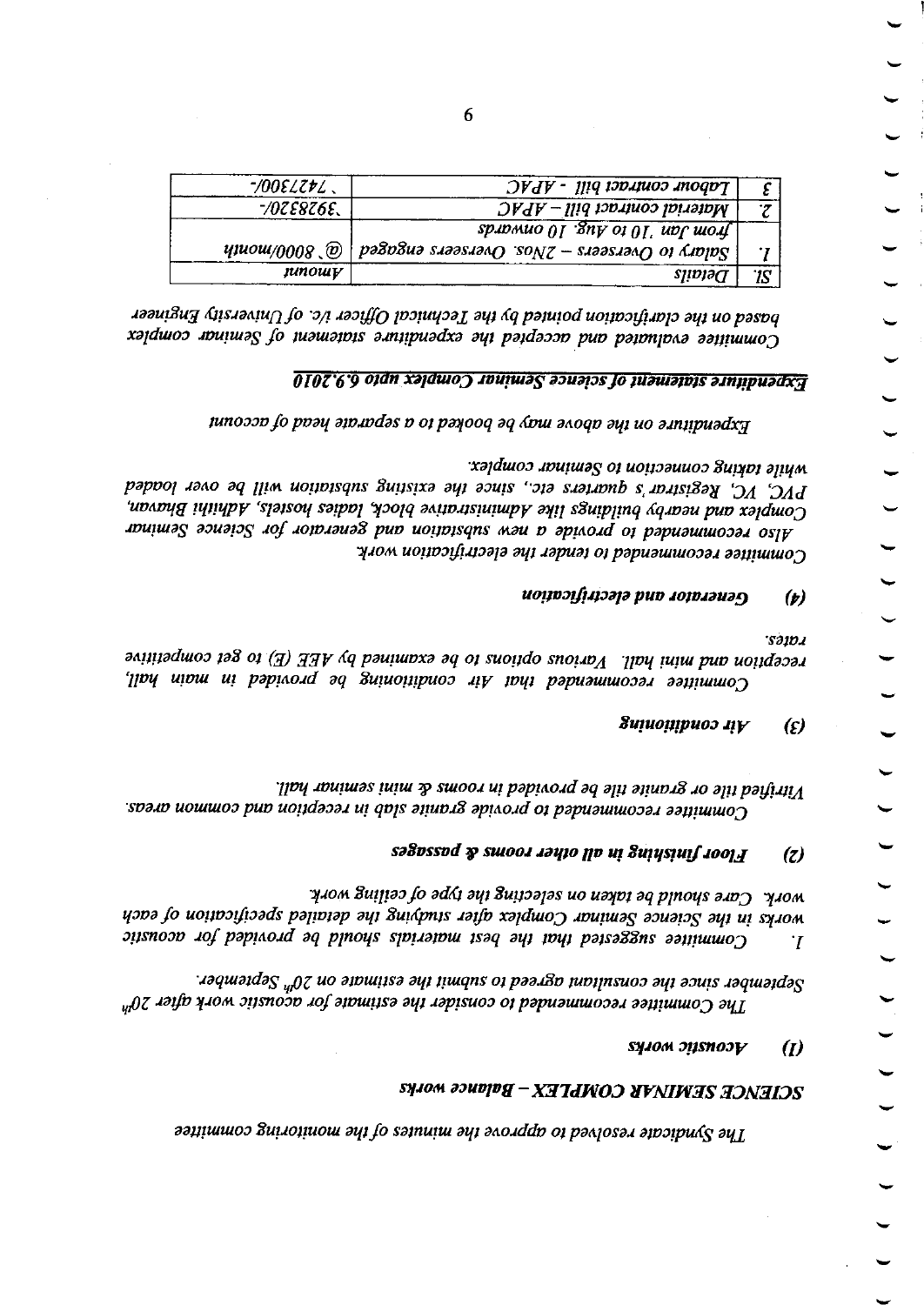4 Expenditure incurred for miscellaneous items which are necessitated due to site condition are not included in the labour contract and material contract

Approximately an amount of  $\degree$  2,71,000/- was saved by using the materials such as rubble  $-$  90m3, steel 21 qtl, sand 85m3 which were available at the site as left-over materials.

#### (5) Light roofing work

Committee recommended to issue the selection notice for light roofing work to the lowest bidder M/s. Jyothi Mechanical Movement subject to the condition that both the works should be completed within  $31^{st}$  Oct. as agreed by him. Committee suggested to execute an additional agreement by  $M/s$ . Jyothi Mechanical Movement for the timely completion of both the work prior to issue of selection notice of seminar complex work.

#### (6) Water Supply and Sanitary arrangements

Committee recommended to provide modern facilities without sensor type fittings, since the sensor type fittings have tendency to get damaged frequently.

 $(7)$  Labour & material contract.

Committee recommended the minutes of Monitoring Committee based on the following clarifications given by  $T.O.$  i/c. of University Engineer.

Tender for material supply was invited for 50% of estimated total quantity considering the space shortage of stacking materials. Out of the contract amount of  $\degree$  39,28,320/-.  $16,87,614/$ -was incurred till 6.9.2010. Even though slight variations have occurred, the total amount will be within the APAC.

| <b>Item</b> | Item                                                                  | Agreed    | Exceeded    | Remarks                                                                                                                                                                                                                                                                                            |
|-------------|-----------------------------------------------------------------------|-----------|-------------|----------------------------------------------------------------------------------------------------------------------------------------------------------------------------------------------------------------------------------------------------------------------------------------------------|
| No.         |                                                                       | qty.      | qty.        |                                                                                                                                                                                                                                                                                                    |
| <i>I.a.</i> | $JCB$ 1 No. daily for<br>15 days at in<br>working time &<br>hours/day | $120$ hrs | $72.15$ hrs | In addition to cutting and filling<br>the yard the following works had<br>been executed as per site condition<br>and direction of higher officers.<br>stacking,<br>1. Collecting,<br>conveying to the work spot<br>$-$ old rubble.<br>2. excavating and filling the<br>cable trenches for shifting |

List of exceeded items in labour contract with reasons are as follows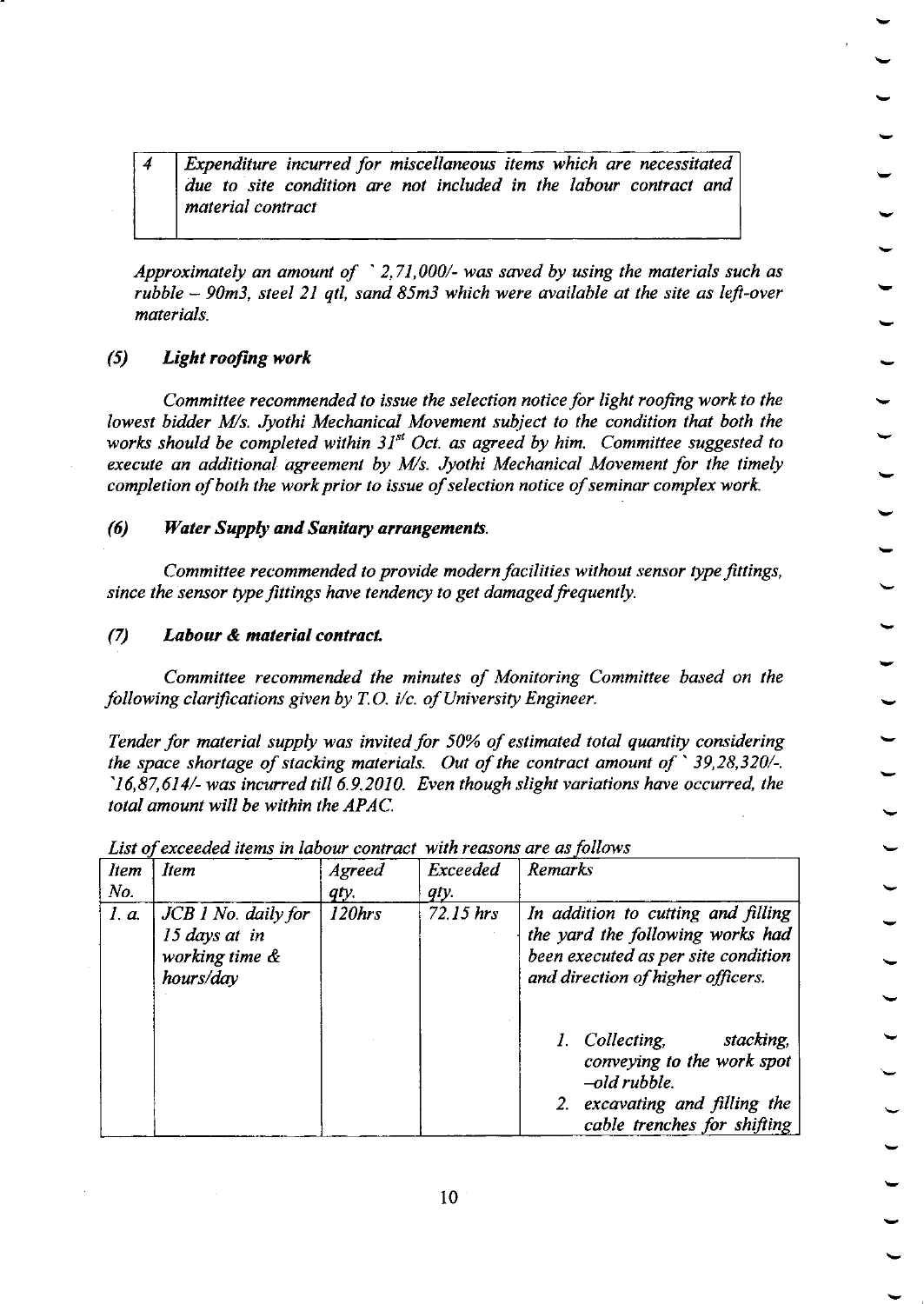|                           |                              |                  |                     | HT electric cable<br>3. Demolishing unnecessary<br>existing rubble masonry<br>and RCC near reception<br>and refreshment hall.<br>4. earth leveling<br>in<br>auditorium<br>5. shifting river sand to site<br>from SOE campus. |
|---------------------------|------------------------------|------------------|---------------------|------------------------------------------------------------------------------------------------------------------------------------------------------------------------------------------------------------------------------|
| $\bm{b}$ .                | Tipper- $do-$ - $do-$        | $15 \, days$     | 8 days              | $-do-$                                                                                                                                                                                                                       |
| $\overline{\mathbf{3}}$ . | $RCC 1: 7:3 -$<br>footing    | 61m3             | 6.29 <sub>m3</sub>  | To retain earth in the yard,<br>portion RCC retaining wall was<br>provided instead of RR masonry in<br>order to get clear space around<br>the building as per KBR.                                                           |
| 10a                       | Solid block<br>masonry in GF | 40 <sub>m3</sub> | 2.381 <sub>m3</sub> | Auditorium side wall was provided<br>with solid block masonry instead<br>of brick masonry.                                                                                                                                   |
| Ъ.                        | -do- FF                      | 40 <sub>m3</sub> | 19.699m3            | $-do-$                                                                                                                                                                                                                       |

Out of the APAC ' 7427300/- an amount of ' 14,82,609/- was incwred till 6.9.2010. Even though some items of works was exceeded, the total amount will be within the APAC.

#### (8) Antitermite treatment

As the antitermite treatment is very essential to building like Seminar Complex committee recommended to execute the work with PAC Rs.1,88,000/- after inviting quotations.

#### (9) Grill worh & aluniniun windows and ventilator

47 Nos. of grills which are suitable to size of seminar complex window are available in Engineering Department. Balance quantity of grill and aluminium window & ventilator be estimated immediately for tendering

#### (10) Stage curtain and other accessories

Committee suggested that the seating arrangement in the main hall should be simple but elegant and comfortable. The shape of the seat should be comfortable with the body structure.

- Land Development works}  $(11)$
- Alaniniun composite panel work (ACP ) ) ) ] Committee recommended to approve(12)

11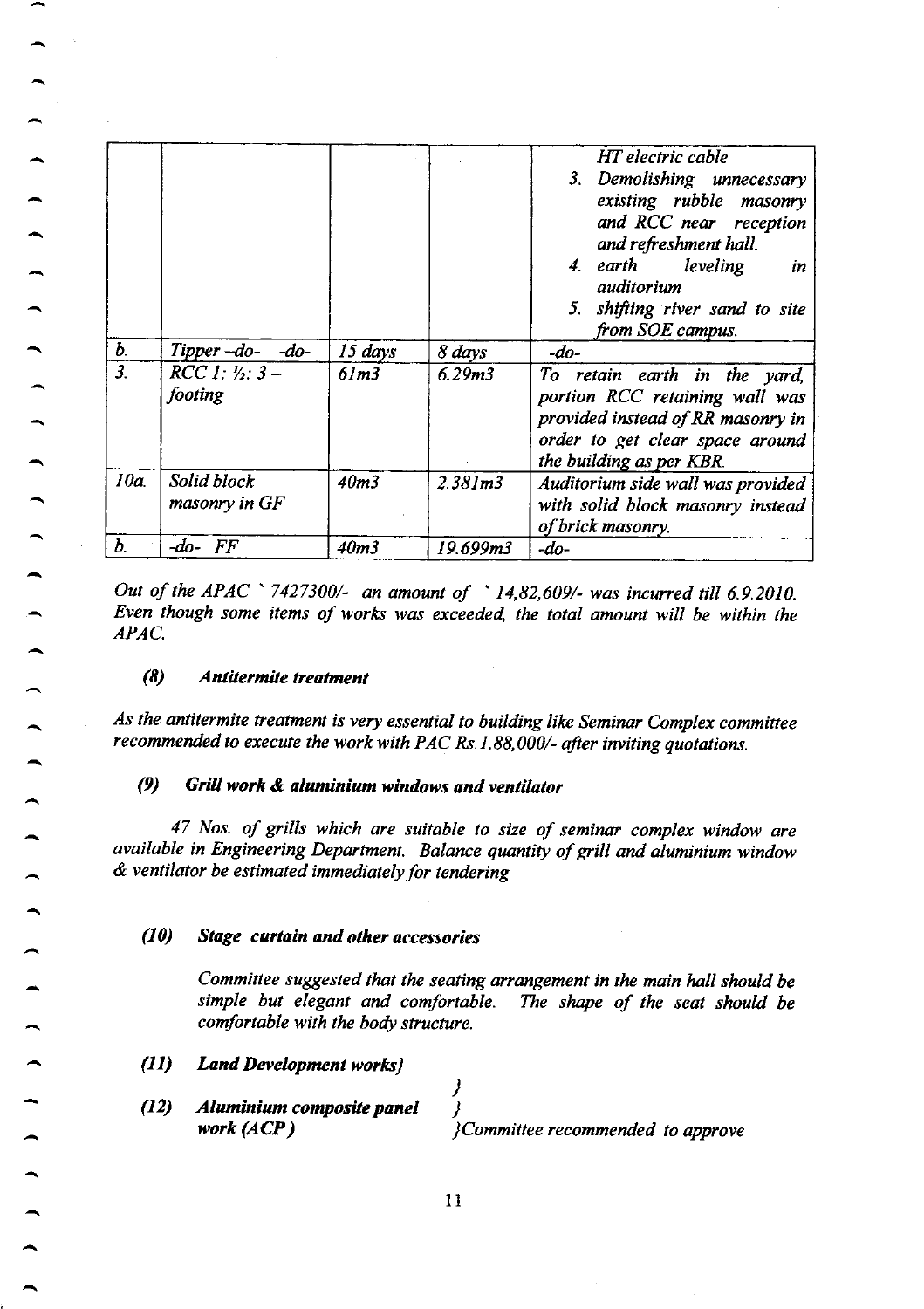) the minutes of Monitoring Committee.

Q3) Providing paving block in between retained wall  $\&\quad$ verandah (east side)

Estimate for the painting work of truss be submitted separately since it has not included in the truss work awarded to Ws. Jyothi Mechanical Movement.

 $\}$ I

#### II OPEN AIR AUDITORIUM

Considering the delay in execution of the new projects the following matters are recommended.

The bar chart of every project should be submitted and deviation if any should be reported.

Other works such as painting to the steel structure, side kerb wall to prevent the seepage of rain water from sides of auditorium and any other work which are necessitated for the satisfactory completion of the project work should be submitted at the earliest, in order to complete the work along with roofing work.

#### III. NEW PROJECTS INCLUDED IN THE CURRENT BUDGET-ARCHITECT PANEL - LISTING OF WORKS

Committee recommended to entrust the following works to Architects who were listed as Architect panel for preparing the plans according to our requirement and recommended to entrust the work to CPWD after getting the plan.

- a. Inter University Centre for IPR studies (a. 1)<br>b. Inter University Centre for Nanomaterial (b. 1)
- b. Inter University Centre for Nanomaterial & Devices (b)<br>Extension to Dept. of Instrumentation (b)
- c. Extension to Dept. of Instrumentation
- 
- d. CUSAT Reception Centre (b)<br>
e. Second floor to Dept. of Bio technology (b) e. Second floor to Dept. of Bio technology
- f. Ist floor to Environmental studies  $-$  ) for Rajiv Gandhi Chair

2. Committee recommended to take up the following work through Engineering Dept.

- a. Extension to Software Engg Block west block IInd floor)<br>b. Additional floor to Dept. of Applied Economics for SMS<br>c. first floor to Dent. of Statistics
- 
- first floor to Dept. of Statistics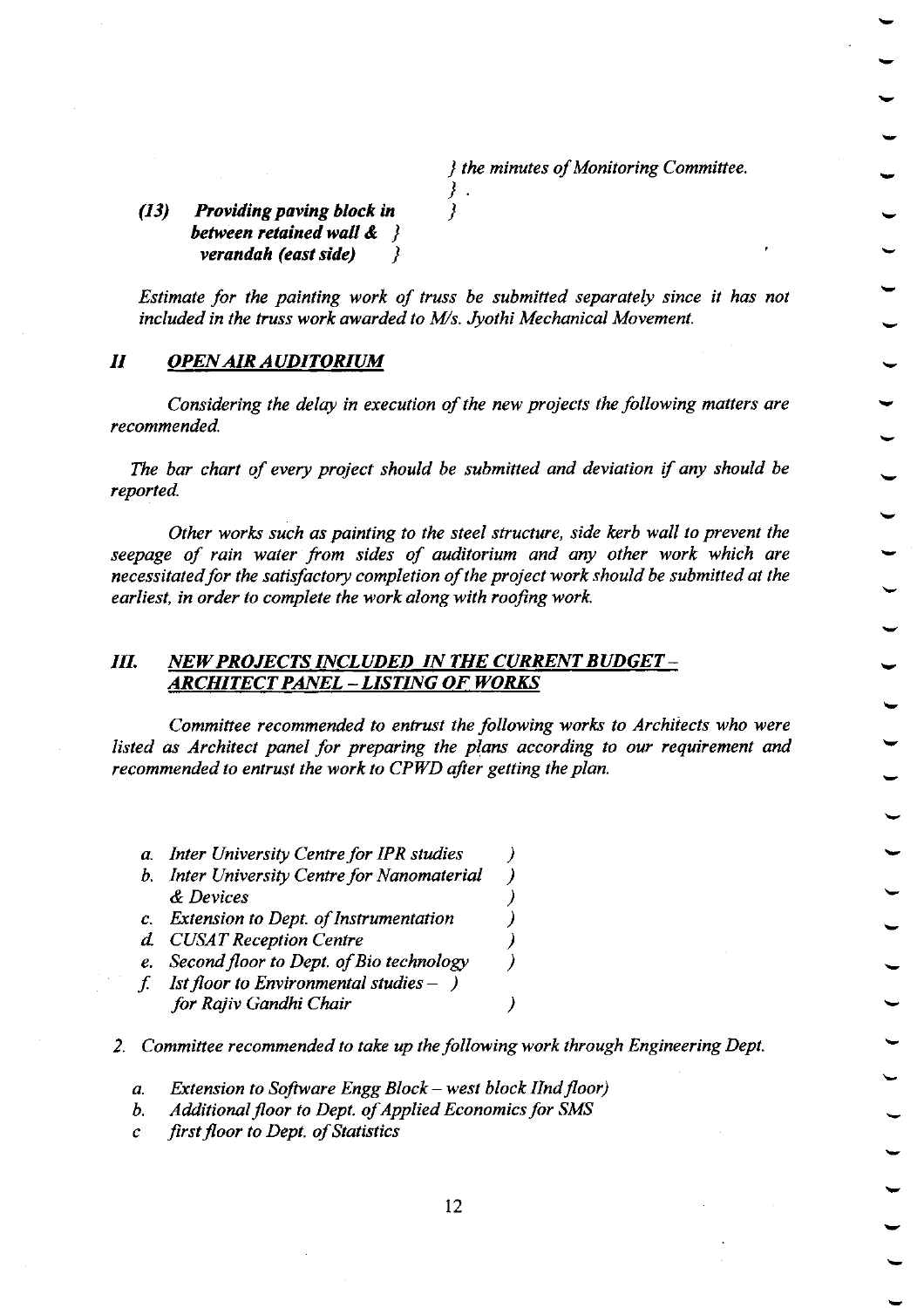- 3. Committee recommended the following works to be entrusted to CPWD.
	- Additional floor Cadet's Hostel  $\bigcup$  Since the existing floors has been<br>(Marine Engg)  $\bigcup$  constructed by CPWD  $\Omega$  constructed by CPWD a.
	- b. Overhead water tank  $\&$  sump for SOE  $\}$ since the plan has been c. Extension to SOE canteen  $\qquad \qquad$  renared by the Pri

 $\ell$  prepared by the Principal, SOE.

 $(UEU)$ 

562.19

# Recognition of Dr. M.K. Muhammed Aslam, Senior Lecturer, School Management Studies as Research Guide of CUSAT -Reg.

The Syndicate considered along with the recommendations of the Standing Committee of the Syndicate on Academic Matters, the request of Dr. M.K. Muhammed Aslam, Senior Lecturer, School of Management studies for recognizing him as Research Guide under the Faculty of Social Science of CUSAT.

The Syndicate resolved to direct Dr Aslam to resubmit the request rectifying the defects in the bio-data.

The Syndicate also resolved to refer back the file to the Dean for specific recommendation whether the publication mentioned in the bio-data are in referred journals or not. (Ac.B)

#### 56220 Application of Dr. Muhammed Ashraf Pachareentavita, Scientist (SG), CI Kochi, for recognition as Research Guide of CUSAT - Reg.

The Syndicate considered the request of Dr. Muhammed Ashraf Pachareentavita, Scientist (sG), CIFT, Kochi for recopizing him as Research Guide under the Faculty of Marine Sciences of CUSAT.

The Syndicate resolved to grant recognition of Dr. Muhammed Ashraf Pachareentavita, Scientist (SG), CIFT, Kochi, as Research Guide under the Faculty of Marine Sciences.

(Ac.B)

s62.21 Recognition of Dr. T.K. Shahana, Lecturer (Senior Grade), School of Engineer

l3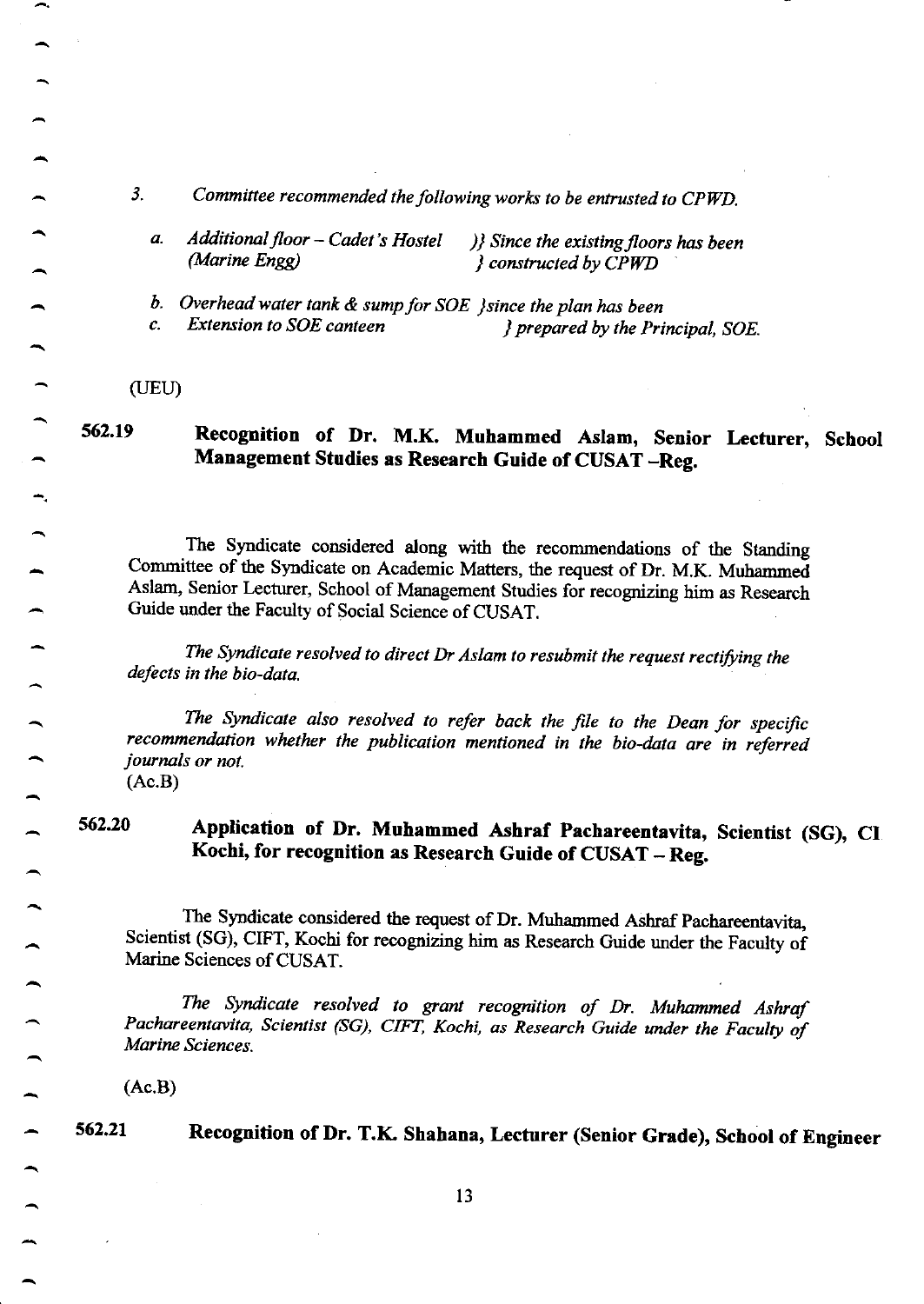#### as Research Guide of CUSAT - Reg.

The Syndicate considered the request of Dr. T.K. Shahana, Lecturer (Senior Grade), School of Engineering for recognizing her as a Research Guide under the Faculty of Engineering and Faculty of Technology of CUSAT.

The Syndicate resolved lo grant recognition of Dr. T.K. Shahana, Iecturer (Senior Grade), School of Engineering as Research Guide under the Faculty of Engineering.

(Ac.B)

#### 562.22 Recognition of Dr. Roy M. Thomas, Lecturer, School of Engineering as Reset Guide of CUSAT.-Reg

The Syndicate considered the request of Dr. Roy M. Thomas, Lecturer, School of Engineering for recognizing him as a Research Guide under the Faculty of Engineering ofCUSAT.

The Syndicate resolved to grant recognition of Dr. Roy M. Thomas, Lecturer, School of Engineering as Research Guide under the Faculty of Engineering.

(Ac.B)

#### 562.23 Recognition of Dr. Sam Tbomas, Lecturer, School of Management Studie Research Guide of CUSAT - Reg.

The Syndicate considered the request of Dr. Sam Thomas, Lecturer, School of Management Studies for recogrizing him as a Research Guide under the Faculty of Social Sciences of CUSAT.

The Syndicate resolved to refer back lo the Deon for specific recommendation on the status of journals, whether the publications are in refereed journals or not.

(Ac.B)

# 562.24 Introduction of Five year integrated M.Sc. Course — Reg.

The Syndicate considered along with the recommendations of the Standing Committee of the Syndicate on Academic Matters, the matter presented by Dr. H.S. Ram Mohan, Dean, Faculty of Marine Sciences for the introduction of five year integrated M.Sc. Courses in the University.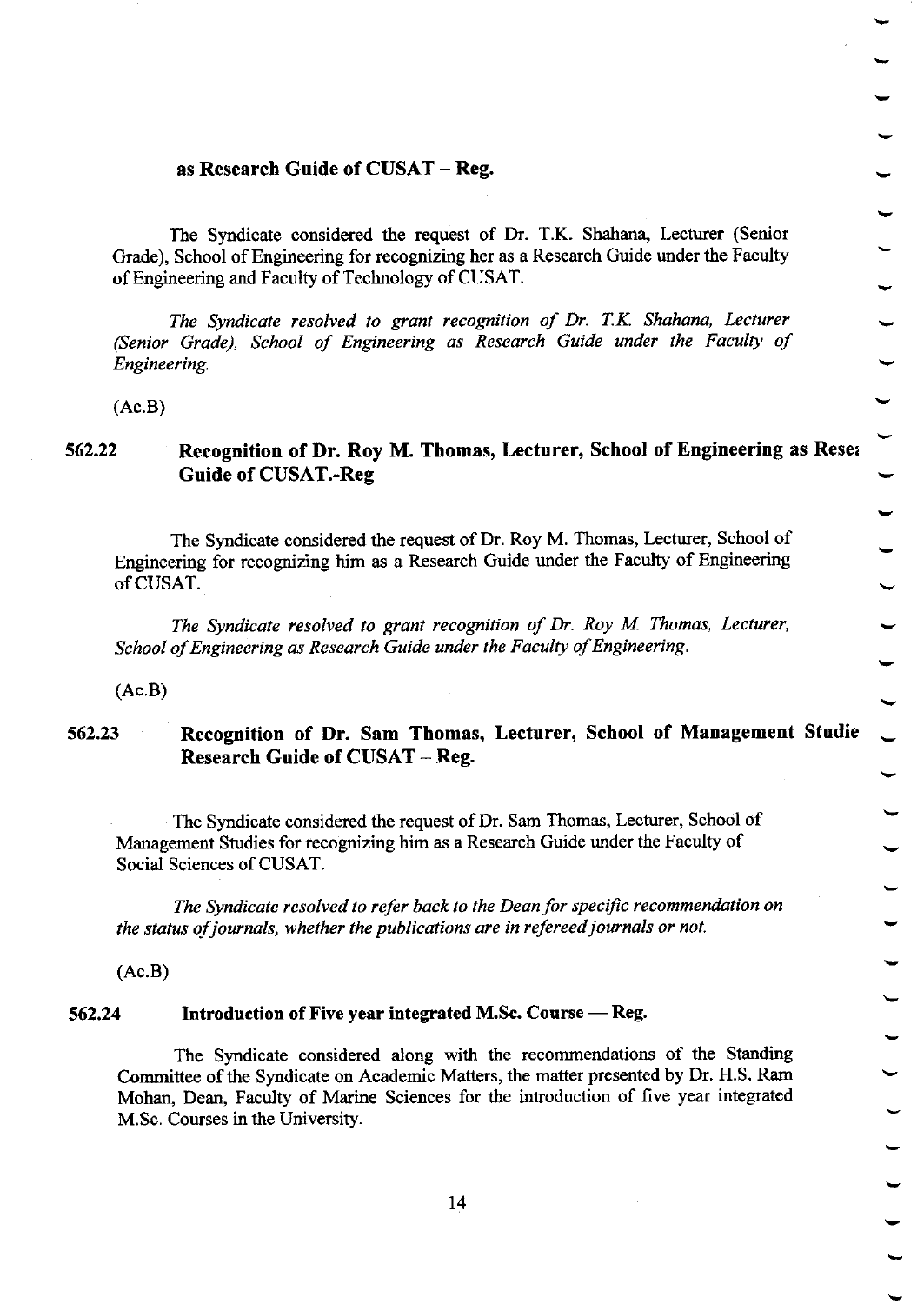The Syndicate resolved to convene a meeting of the expert committee constituted for considering the integrated course.

The Syndicate considered the proposal of starting an integrated M.Sc. programme in Earth System Sciences proposed by the Faculty of Marine Sciences. It is resolved to convene an urgent meeting of the expert committee constituted for initiating the 5 year integrated M.Sc. Programme in the University. It is also resolved to initiate steps to consider similar programmes in other facalties also.

(Ac.)

REGISTRAR